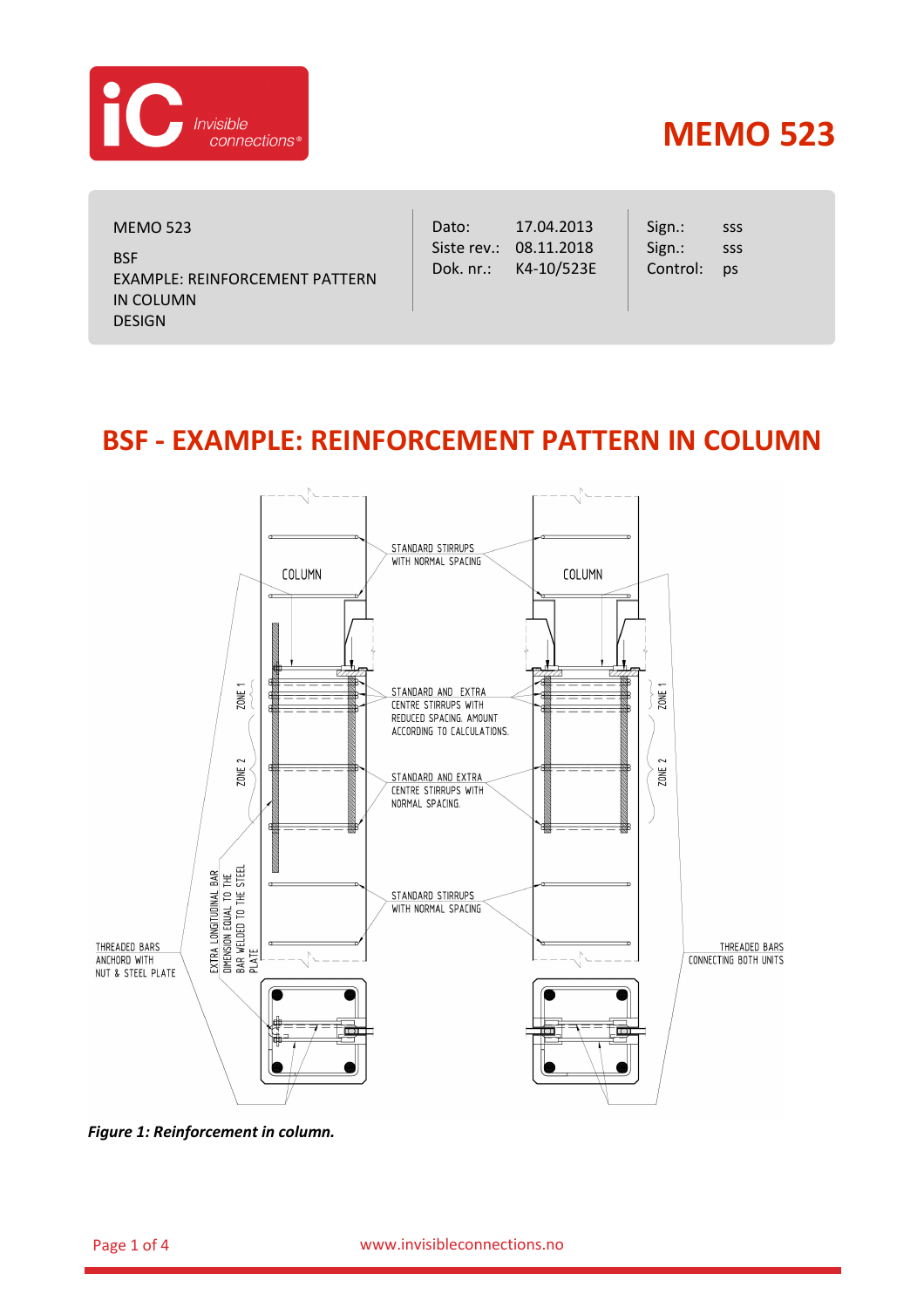## **MEMO 523**



[Figure 1](#page-0-0) illustrates the recommended principal reinforcement in the column. A portion of the vertical force will spread into the column via the reinforcement bar welded to the bottom of the steel plate, while the remaining force will go into the column via distributed concrete stress underneath the steel plate. Splitting forces will occur due to horizontal spreading of the forces into the cross section of the column.

The amount of reinforcement in Zone 1 can be calculated in accordance with Memo 521. An example of the amount of stirrups in Zone 1 based on calculations in Memo 521 is given in below [Table 1.](#page-2-0)

In Zone 2 the stirrups may be distributed with the normal c/c distance.

Note the requirements to the position of the reinforcement anchoring the horizontal force. Only reinforcement within a distance 0,7d' can be assumed effective, see Memo 521 for more information. There must be a consideration in each case up to this requirement. For rectangular columns, an extra set of narrow stirrups close to the unit may be required.

It is recommended to include extra centre stirrups along the length of the unit. These stirrups shall be anchored around the reinforcement bar welded to the steel plate, and it is recommended to use the same spacing and dimension for these stirrups as for the standard stirrups. In case of a single unit, an extra longitudinal bar has to be introduced in order to anchor the centre stirrups at the rear side of the column. For the BSF700/BSF1100 units, the centre stirrup shall enclose both of the anchoring bars welded to the steel plate.

In case of double units, the treaded bars are screwed into the treaded inserts in both units, making a horizontal connection right through the column.

Special care with respect to anchoring of the vertical force occurring at the rear of the column (due to the angle in the strut &tie model) must be taken if the unit(s) is located near the top of the column, see Memo521 for further information.

[Figure 1](#page-0-0) illustrates the column with four main reinforcement bars, one in each corner of the stirrups. This is only an illustration. The knife(s) will give eccentric load(s) on the column and the required amount of main reinforcement shall be evaluated in each case, based on the actual occurring axial force and bending moment(s) from the eccentricity (-ies).

It's an assumption the recess for the knife in the column is always filled with grout. Thus, the capacity of the column can be evaluated without reduction in cross-section due to the column unit.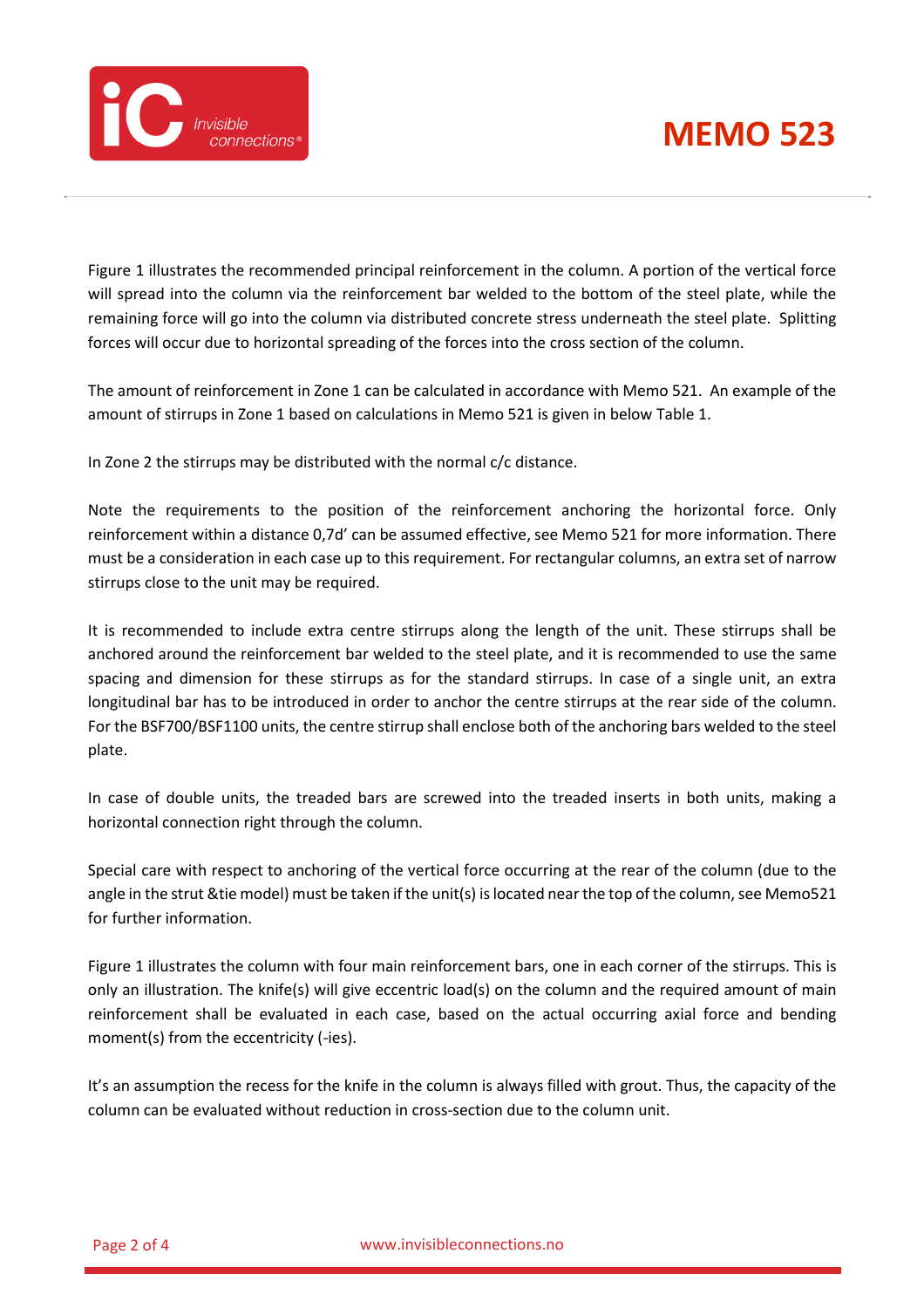

| <b>UNIT</b>    | <b>VERTICAL</b>                 | <b>STIRRUPS IN COLUMN</b>                            |
|----------------|---------------------------------|------------------------------------------------------|
|                | <b>REINFORCMENT BAR WELDED</b>  | <b>BELOW UNIT 2</b>                                  |
|                | <b>TO UNIT1</b>                 | (ZONE 1)                                             |
| <b>BSF225</b>  | $1 \times \emptyset$ 20 L=600mm | 3×ø10 c/c 50 (+centre stirrups)                      |
| <b>BSF300</b>  | $1 \times \emptyset$ 20 L=600mm | $4 \times 010$ c/c 50 (+ centre stirrups)            |
| <b>BSF450</b>  | $1 \times \emptyset$ 25 L=600mm | $6 \times 010$ c/c 50 (+ centre stirrups)            |
| <b>BSF700</b>  | $2 \times \emptyset$ 25 L=790mm | 5×2ø10 c/c 50 (doubled) (+ centre stirrups enclosing |
|                |                                 | both vertical bars)                                  |
| <b>BSF1100</b> | $2 \times \emptyset$ 32 L=690mm | 7×2ø12 c/c 60 (doubled) (+ centre stirrups enclosing |
|                |                                 | both vertical bars)                                  |

<span id="page-2-0"></span>*Table 1: Example of reinforcement in Zone 1 in column. Assumed column dimension: 400x400. (BSF1100: 500x500)*

<span id="page-2-1"></span><sup>&</sup>lt;sup>1</sup> Standardized length and dimension.

<span id="page-2-2"></span><sup>&</sup>lt;sup>2</sup> The given amount of stirrups is calculated with use of the National Determined Parameters and assumptions as given in Memo 521. The assumed column dimension is 400x400. (BSF1100: 500x500) The number of stirrups must be considered as an example, and a final evaluation shall be done by a qualified engineer in each case. See Memo521 for background information on assumed flow of forces in the column.